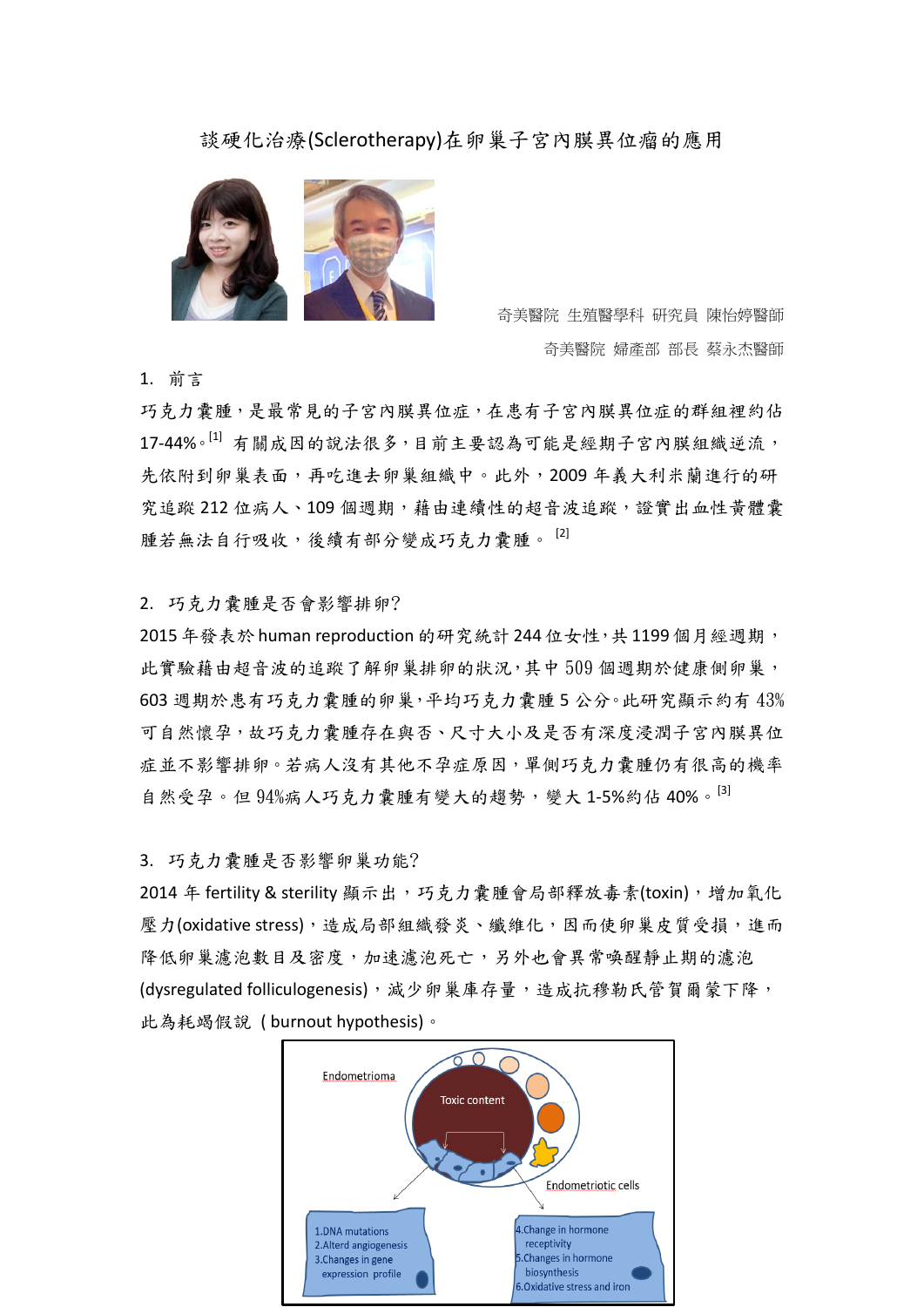4. 子宮內膜異位症治療方針

| 子宫内膜異位症治療方法[4] |              |                                                          |
|----------------|--------------|----------------------------------------------------------|
| 藥物治療           |              | ✔ 常見的療法: GnRH agonist, dienogest, Levonorgestrel         |
|                |              | intrauterine system, danazol, gestrinone, progesterone,  |
|                |              | oral contraceptives                                      |
|                | ✓            | 尚在實驗階段的療法: aromatase inhibitor,                          |
|                |              | bromocriptine, Targeting GnRH receptors-GnRH             |
|                |              | antagonists, Targeting progesterone receptors: selective |
|                |              | progesterone receptor modulators                         |
|                | $\checkmark$ | 疼痛控制: NSAID                                              |
| 手術治療           |              | 子宫内膜異位手術:腹腔鏡或傳統開腹式                                       |
| 保守性治療          |              | 觀察、硬化療法                                                  |

其中藥物治療為多數子宮內膜異位症患者的首選,可暫時性解除病人的症狀且減 緩病程進展。然而,停藥後復發率極高,2年約有20%,5年為40-50%的復發率。 另外,藥物治療會抑制排卵,不適用於準備懷孕的女性。藥物保守治療的缺點為:1. 無法根除腫瘤 2. 藥物治療過程中囊腫可能破裂,造成化學性腹膜炎以及後續的 腸沾黏 3.影響試管療程取卵以及可能汙染卵子。[6]手術治療為最直接移除巧克 力囊腫的方式,但手術的風險包含術中出血,術中臟器、血管的損傷,術後疼痛, 增加卵巢早衰風險,以及延後試管療程等。[5]

5. 何為硬化治療(Sclerotherapy)?

硬化治療為超音波引導下抽吸卵巢巧克力囊腫後再注入酒精(Ethenol alcohol)、 Tetracycline、Methotrexate、Recombinant interleukin-2 等不同溶劑的技術,操作 方式分為兩種形式:純洗滌不留置(washing)以及藥物留置(In situ retention)。此技 術最早於1988年於日本發表,針對5位病人,7顆巧克力囊腫,以超音波導引 經陰道或經腹部穿刺囊腫,生理食鹽水洗滌後注入乙醇,後續追蹤病人無明顯副 作用,且囊腫無復發,因此認為此技術為一項有效的技術。[7]然而亦有其他研究 提出反方論述,認為後續造成腹痛及發炎,甚至有卵巢輸卵管化膿等併發症。林 口長庚醫院張明揚醫師曾於 2009 年發表研究,提出留置 95%乙醇(in situ retention) 效果較純洗滌(washing)好,且復發率低(約13%)。[8] 藉由酒精將上皮脫水氣化, 滯留量建議為抽取量的 60%,不過若巧克力囊腫體積較大,留置酒精體積多,可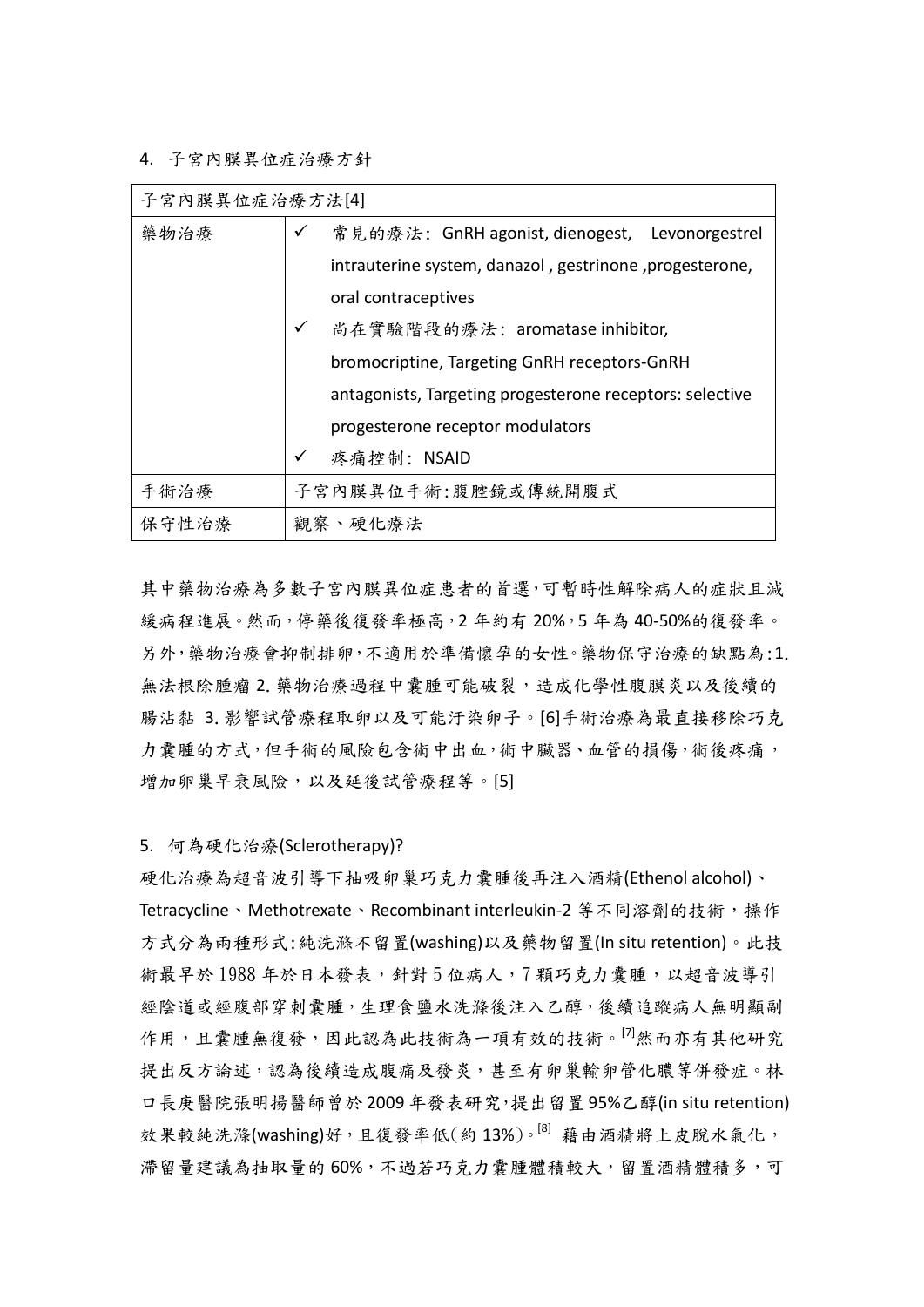能由穿刺洞排出至腹腔易引起腹部疼痛不適,且囊腫上皮面積大無法完全接觸酒 精,故不建議大顆的巧克力囊腫執行硬化治療。



## 6. 硬化療法的優缺點

2009 年發表於 RBM Online 的研究,治療組針對 31 位復發的巧克力囊腫施行硬 化療法,腫瘤平均尺寸 3.8 公分,抽取 22ml 的液體,置入平均 17ml 的乙醇,放 置 10 分鐘後吸取出不留置。與 26 位對照組(不做硬化療法)比較後顯示出治療組 有較高的 AMH, 進行試管療程後取得的總卵數、成熟卵數較多,以及懷孕率 (Ongoing pregnancy rate, cumulative pregnancy rate)較高,具有統計顯著的差異。 因此若病人有復發性巧克力囊腫,卵巢功能不佳患者(low ovarian reserve),不願 意或者不適合開刀,進行試管療程前進行硬化治療可為替代療法。[9] 此外,有 文獻指出硬化療法會降低(down regulation)某些巧克力囊腫的基因表現(IL6, CD36, JUNB, B4GALT1, HES1, and NR4A1),進而減少巧克力囊腫復發。[10]

然而硬化療法仍有許多爭議且值得注意的部分:1.此治療方式無法取得病理組織 2.周邊組織藉由酒精脫水後可能損害卵巢功能 3.此做法是否有致癌因子 (oncogenesis)不明確 4.仍有少數感染風險。

7. 總結

巧克力囊腫的評估可由四個面向進行討論,分別是年紀、首次診斷或者是復發、 是否有生育的計畫、AMH 的數值,從中可分析出患者較合適的治療方式。其中 預懷孕且卵巢功能不佳,不適合藥物治療或者手術治療者,硬化療法為一項可考 慮的替代療法。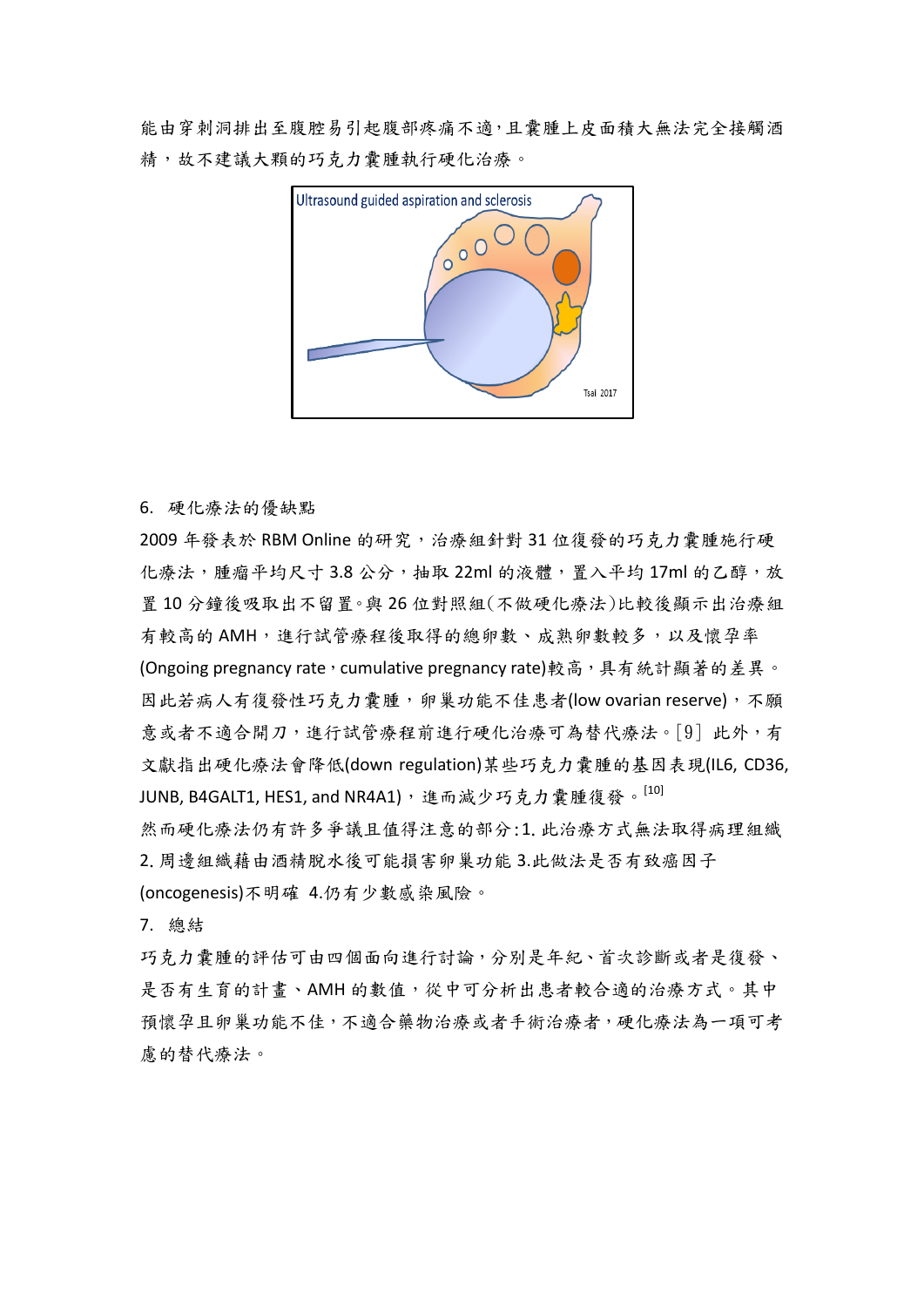

參考文獻

- 1. Mauro Busacca 1, Michele Vignali.Ovarian endometriosis: from pathogenesis to surgical treatment. Curr Opin Obstet Gynecol 2003;15:321–6
- 2. P Vercellini,E Somigliana,P Vigano.'Blood On The Tracks' from corpora lutea to endometriomas. BJOG 2009;116:366–371
- 3. U Leone Roberti Maggiore 1, C Scala 2, P L Venturini. Endometriotic ovarian cysts do not negatively affect the rate of spontaneous ovulation. Hum Reprod 2015:30(2)::299–307
- 4. Isabelle Streuli 1, Jean Dubuisson, Pietro Santulli. An update on the pharmacological management of adenomyosis. Expert Opin.Pharmacother 2014:15(16):2347-60
- 5. Gurkan Uncu 1, Isil Kasapoglu, Kemal Ozerkan. Prospective assessment of the impact of endometriomas and their removal on ovarian reserve and determinants of the rate of decline in ovarian reserve. Hum Reprod 2013:28(8):2140-45
- 6. M Hamdan 1, G Dunselman 2, T C Li, The impact of endometrioma on IVF/ICSI outcomes: a systematic review and meta-analysis. Hum Reprod Update 2015:21(6): 809–25
- 7. N Akamatsu 1, T Hirai, H Masaoka. Ultrasonically guided puncture of endometrial cysts--aspiration of contents and infusion of ethanol. Nihon Sanka Fujinka Gakkai Zasshi 1988 Feb;40(2):187-91.
- 8. Chia-Lin Hsieh, Chii-Shinn Shiau, Ming-Yang Chang. Effectiveness of ultrasound-guided aspiration and sclerotherapy with 95% ethanol for treatment